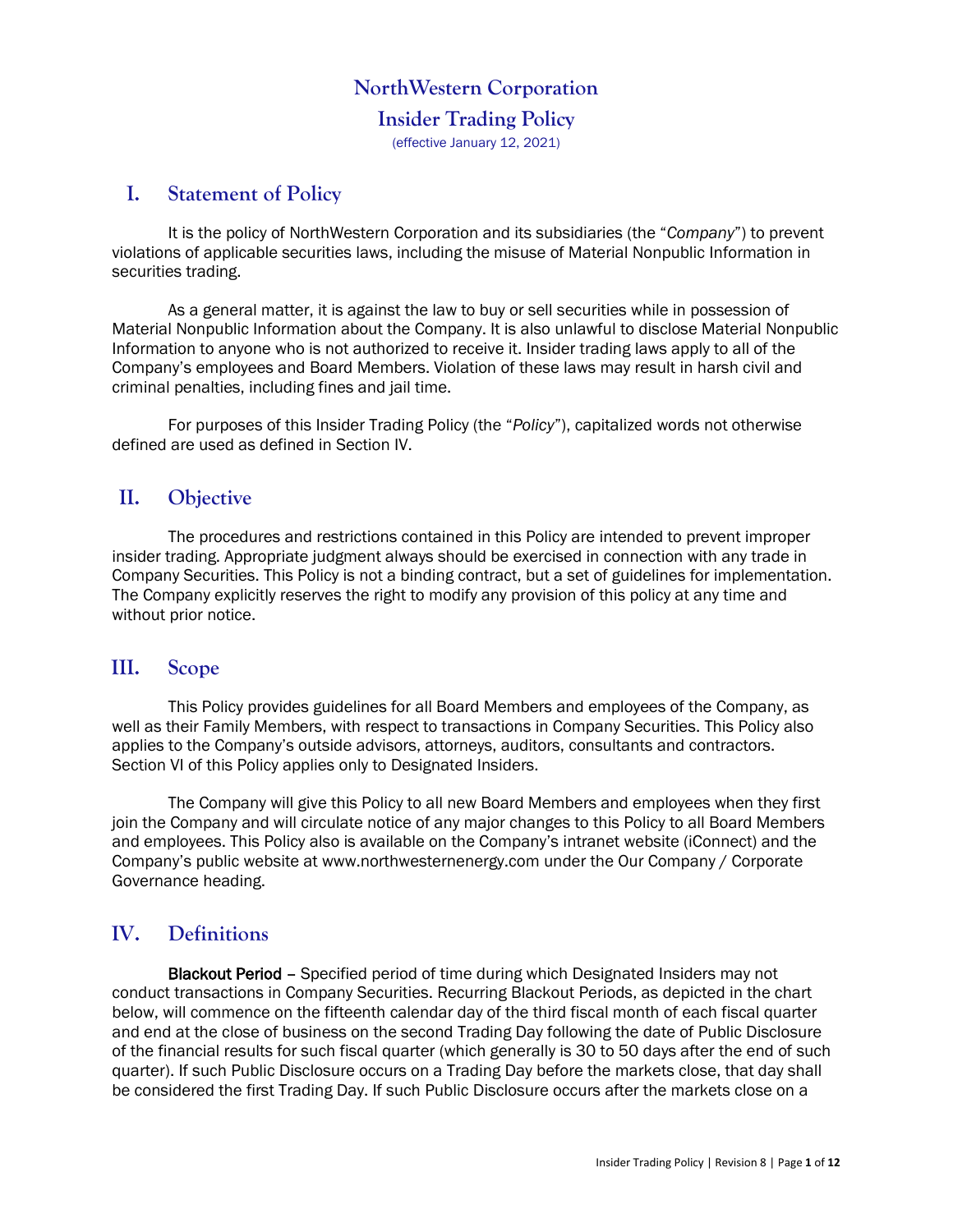Trading Day, the date of Public Disclosure shall be considered to be the next Trading Day. Designated Insiders will be notified via e-mail when a Blackout Period begins and ends.

|               | <b>RECURRING BLACKOUT PERIODS</b>                                                                                                 |
|---------------|-----------------------------------------------------------------------------------------------------------------------------------|
| <b>Begins</b> | Ends                                                                                                                              |
| March 15      | At close of business on the 2nd trading day after the earlier of<br>the earnings release or the filing of the first quarter 10-Q  |
| June 15       | At close of business on the 2nd trading day after the earlier of<br>the earnings release or the filing of the second quarter 10-Q |
| September 15  | At close of business on the 2nd trading day after the earlier of<br>the earnings release or the filing of the third quarter 10-Q  |
| December 15   | At close of business on the 2nd trading day after the earlier of<br>the earnings release or the filing of the 10-K                |

In addition to the recurring Blackout Periods described above, the Company may impose "special" Blackout Periods from time to time. This will occur when there are nonpublic developments that are considered material for insider trading law purposes, such as developments relating to regulatory proceedings or a major corporate transaction, among other things. Depending on the circumstances, a special Blackout Period may apply to all employees and Board Members or only a specific group of employees and/or Board Members. The Company's VP-General Counsel (or a delegate of the VP-General Counsel) will cause written notice to be provided to employees and Board Members subject to a special Blackout Period.

Board Members – Members of the Board of Directors of NorthWestern Corporation or its subsidiaries.

Company Securities – Common stock, options and warrants to purchase common stock, and any other debt or equity securities the Company may issue from time to time, such as bonds, preferred stock and convertible debentures. Company Securities also include derivative securities relating to the Company's stock, whether or not issued by the Company, such as exchange-traded options.

Designated Insiders – Board Members, Officers, direct reports of officers, and other employees identified from time to time by the Corporate Secretary or Assistant Corporate Secretary. Generally, Designated Insiders are those individuals who regularly have access to nonpublic financial information concerning the Company. In addition to the general provisions of this policy, Designated Insiders are required to comply with the provisions described in Section [VI.](#page-3-0)

Family Members - Members of one's Immediate Family who reside with them or anyone else who lives in their household and family members who live elsewhere but whose transactions in Company Securities are directed by them or subject to their influence and control.

Immediate Family – Child, stepchild, parent, stepparent, grandparent, spouse, sibling, mother-in-law, father-in-law, son-in-law, daughter-in-law, brother-in-law, or sister-in-law (including adoptive).

Material Nonpublic Information – Material information, both positive and negative, that has not been previously disclosed to the general public through a press release or securities filing and is otherwise not available to the general public. Information should be regarded as material if there is a reasonable likelihood that it would be considered important to an investor in making an investment decision to buy, hold or sell Company Securities. Information can be material even if it relates to future, speculative or contingent events and even if it is significant only when considered in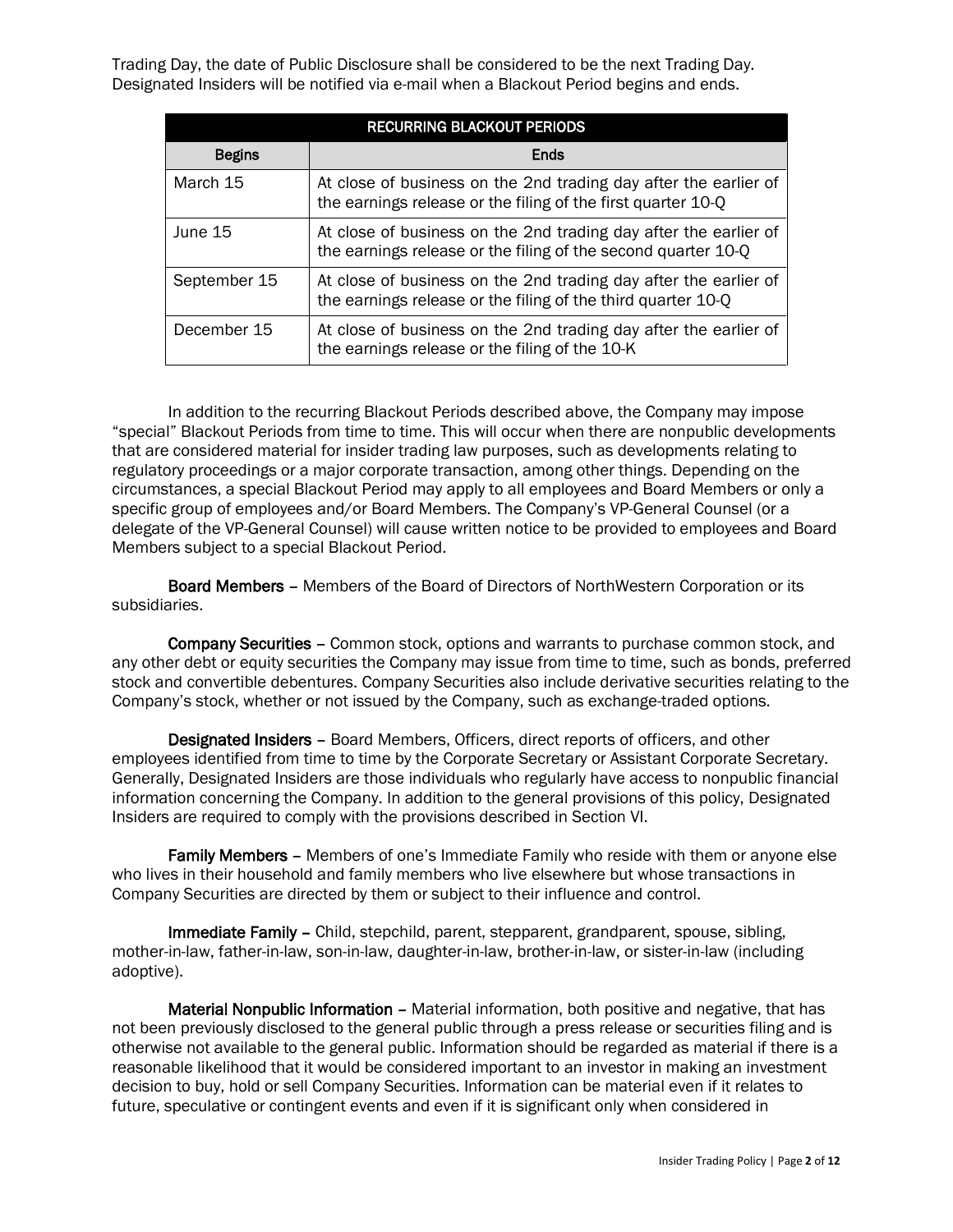combination with publicly available information. Any information that could be expected to affect the market price of Company Securities should be considered material. It is important to remember that if securities transactions come under scrutiny from the SEC, they will be analyzed after-the-fact with the benefit of 20/20 hindsight. Before engaging in any transaction, those individuals subject to this Policy should carefully consider how his or her transaction may be construed in the bright light of hindsight. Examples of material information may include, but are not limited to, the following:

- Operating or financial results;
- Projections of future earnings or losses;
- Changes in dividend payments, stock splits and stock repurchase programs;
- Redemption or purchase of Company Securities;
- Significant write-offs, restructuring charges, increases in reserves or material asset impairments;
- Major changes in accounting methods;
- Public or private offerings of debt or common stock;
- A change in a rating agency decision, issuance of a credit watch or change in Company outlook;
- Presence of a major cybersecurity incident or risk;
- A proposed merger, acquisition, tender offer, sale or other significant business transaction;
- Gain or loss of a significant customer or supplier;
- Significant energy generation or supply problems;
- Actions of regulatory agencies, namely the Federal Energy Regulatory Commission, Montana Public Service Commission, Nebraska Public Service Commission, and South Dakota Public Utilities Commission;
- Announcements regarding court cases;
- Criminal charges or material civil litigation or government investigations;
- Major labor disputes including strikes or lockouts; and
- Changes in senior management.

Officers – Individuals holding positions in the Company that are appointed by the Board of Directors.

Open Trading Window – Specified period of time in which Designated Insiders, in the absence of the possession of Material Nonpublic Information, may conduct pre-cleared transactions in Company Securities. Designated Insiders will be notified via e-mail when an Open Trading Window begins and ends.

Public Disclosure – Dissemination of information in a manner making it generally available to any investor through filings with the SEC or through such media as Dow Jones, Reuters, The Wall Street Journal or Associated Press. The circulation of rumors, even if accurate and reported in the media, does not constitute effective public dissemination. In addition, a reasonable period of time must elapse in order for the market to react to the information. Generally, one should allow approximately two full Trading Days following publication as a reasonable waiting period before such information is deemed to be public.

SEC – The U.S. Securities and Exchange Commission.

Tipping – Disclosure or passing ("tip") of Material Nonpublic Information to any other person, including a Family Member or friend (commonly referred to as a "tippee"). Also applies to making recommendations or express opinions on the basis of Material Nonpublic Information as to trading in Company Securities.

**Trading Day –** A day on which the national stock exchange on which Company Securities are listed is open for trading.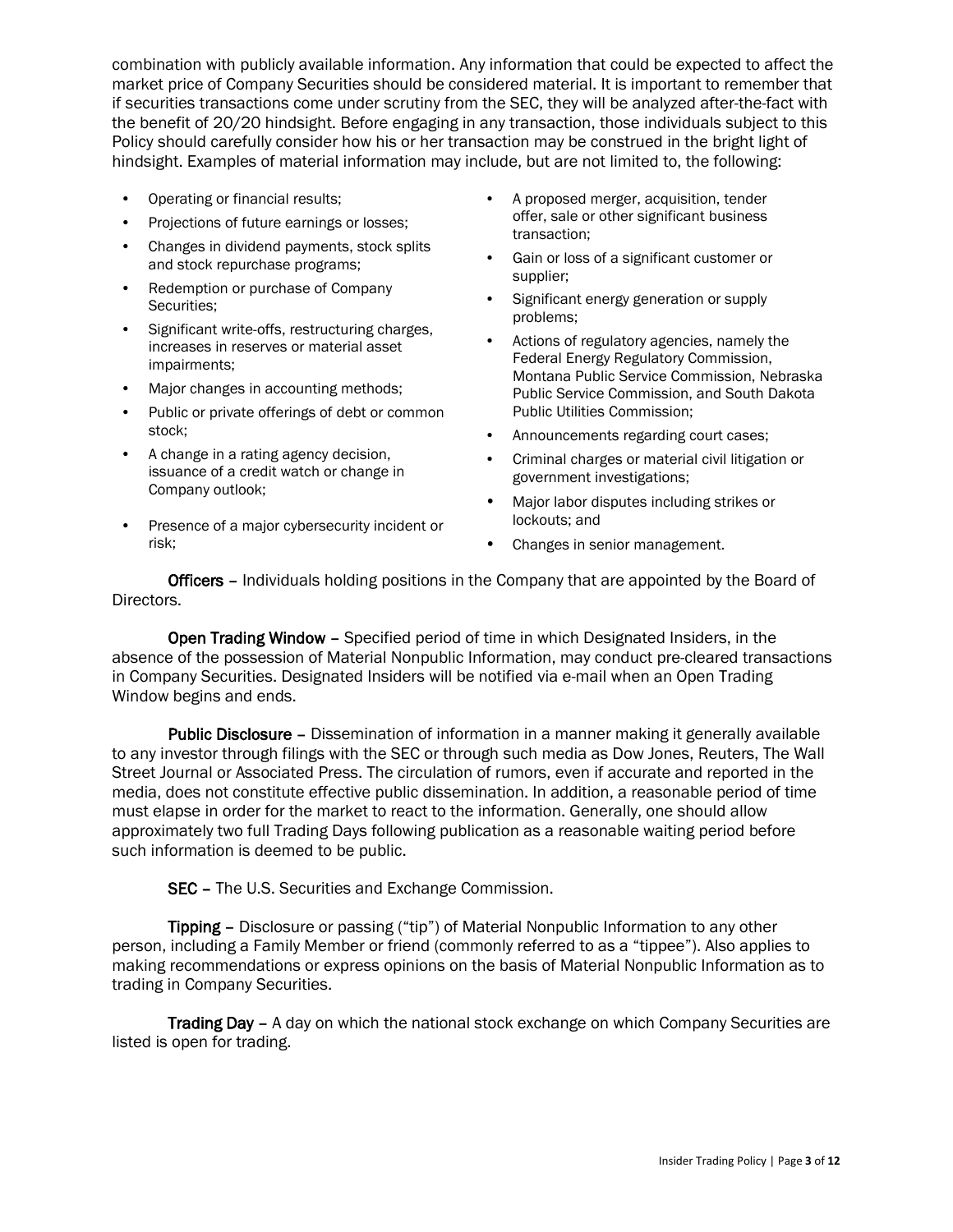# **V. Provisions Applicable to All Persons Trading in Company Securities**

## *A. Trading on the Basis of Material Nonpublic Information*

Anyone that is aware of any Material Nonpublic Information about the Company, no matter how the information was obtained, generally may not purchase, sell or transfer Company Securities until the information has been publicly disclosed or the nonpublic information is no longer material. This applies to all Board Members and employees of the Company, as well as their Family Members. In addition, professional advisors (e.g., advisors, attorneys, auditors, consultants and contractors) who possess Material Nonpublic Information about the Company also are prohibited from trading on this knowledge. *See Section VII for certain exceptions to this provision.*

## *B. Tipping.*

No person shall disclose or pass on ("tip") Material Nonpublic Information regarding the Company to any other person, including a Family Member or friend (commonly referred to as a "tippee"), nor shall such person or related person make recommendations or express opinions on the basis of Material Nonpublic Information as to trading in Company Securities.

## *C. Confidentiality of Nonpublic Information.*

Nonpublic information relating to the Company is the property of the Company, and the unauthorized disclosure of material information is forbidden. Employees must keep all correspondence and other documents relating to Material Nonpublic Information in their possession in a secure place, such as a locked office or locked file cabinet. If an inquiry from outside the Company is received, such as from a stock analyst or the media, for information that may be Material Nonpublic Information, the inquiry should be referred immediately to the Investor Relations Department, which is responsible for coordinating and overseeing the release of such information to the investing public, analysts and others in compliance with the applicable laws and regulations.

## *D. Liability*

Failure to comply with this Policy or the regulations or reporting requirements of the SEC may result in civil or criminal penalties, including (a) disgorgement of all profits to the Company or to the SEC, (b) disclosure in the Company's Form 10-K and proxy statement, (c) fines assessed against the individual and the Company, and/or (d) imprisonment. In addition, anyone violating this Policy is subject to disciplinary action by the Company, up to and including termination of employment.

## *E. Material Nonpublic Information Regarding Other Companies*

The guidelines described in this Policy also apply to Material Nonpublic Information relating to other companies, including the Company's customers, vendors or suppliers ("business partners"), when that information is obtained in the course of employment with, or other services performed on behalf of, the Company. Civil and criminal penalties, and disciplinary action by the Company, up to and including termination of employment, may result from trading on Material Nonpublic Information regarding the Company's business partners. All employees should treat Material Nonpublic Information about the Company's business partners with the same care required with respect to information related directly to the Company.

# <span id="page-3-0"></span>**VI. Provisions Applicable Only to Designated Insiders**

## *A. Blackout Periods*

All Designated Insiders must refrain from conducting transactions involving the purchase, sale or transfer of Company Securities during a Blackout Period. Even outside of a Blackout Period,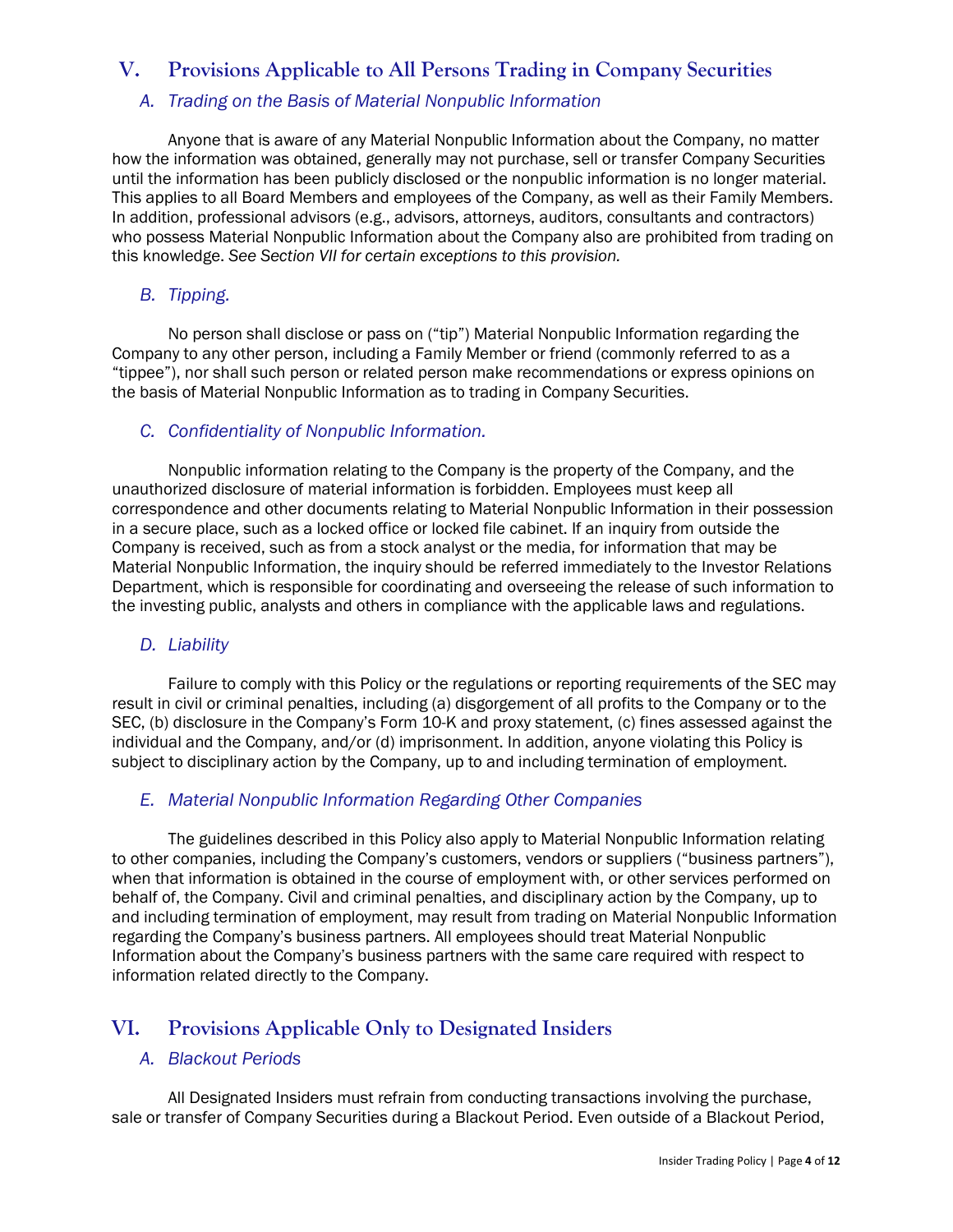any person possessing Material Nonpublic Information concerning the Company should not engage in any transactions in the Company's securities until such information has been known publicly for at least two Trading Days after the date of announcement. The Company may from time to time impose special Blackout Periods because of developments known to the Company and not yet disclosed to the public. Any person made aware of the existence of a special Blackout Period should not disclose the existence of the special Blackout Period to any other person because such disclosure could be considered Tipping. The failure of the Company to designate a person as being subject to a special Blackout Period will not relieve that person of the obligation not to trade while aware of Material Nonpublic Information. Each person is individually responsible at all times for compliance with the prohibitions against insider trading.

#### *B. Pre-clearance of Trades*

All Designated Insiders must refrain from trading in the Company's securities without first complying with the Company's "pre-clearance" process. Each Designated Insider must contact the Company's VP-General Counsel, Corporate Secretary or Assistant Corporate Secretary, not more than two business days prior to commencing any trade in Company Securities. Each pre-clearance request shall be made in writing. If the Designated Insider is an Officer designated by the Company as an "executive officer," such individual also must inform the Company's chief executive officer of the proposed trade in Company Securities as part of the pre-clearance process. The Company is not obligated to approve a trade submitted for pre-clearance and may deny clearance to trade based on certain circumstances. To facilitate the process, the Company has prepared a Pre-clearance Request Form (located on the last page of this Policy and on our intranet to be completed and provided to the VP-General Counsel, Corporate Secretary or Assistant Corporate Secretary. If the trade is approved, the requestor will be issued a signed Pre-clearance Form.

Clearance of a transaction is valid only for the specified period. If clearance is approved, the requestor must place the transaction order within the specified period set forth on the signed Preclearance form. If the requestor is unable to place the transaction order within that specified period, the requestor must re-obtain clearance for the transaction. If clearance is denied, the requestor must keep confidential the fact of such denial.

A Designated Insider may, from time to time, have to forego a proposed transaction in Company Securities even if he or she planned to make the transaction before learning of the Material Nonpublic Information and even though the Designated Insider believes he or she may suffer an economic loss or forego anticipated profit by waiting.

## *C. Section 16 Liability for Board Members and Executive Officers*

Board Members and those Officers designated by the Company as executive officers for the purpose of Section 16 of the Securities Exchange Act of 1934 also must comply with the reporting obligations and limitations on short-swing profit transactions set forth in Section 16. Generally, Section 16 restricts the purchase and sale of Company Securities within a six-month period and requires the disgorgement of any profits or deemed profits during such period. The rules and interpretations under Section 16 are very complex and do not depend on whether a person has Material Nonpublic Information.

Certain acquisitions of Company Securities are not restricted by Section 16. Such acquisitions include the acquisition of (1) stock or stock options under a Company employee benefit plan, (2) stock from the exercise of options, (3) stock from reinvested cash dividends under the Company's dividend reinvestment plan, or (4) stock under the Company's employee stock purchase plan, deferred compensation plans or  $401(k)$  retirement plan. *However, the sale of any such* Company Securities is governed by Section 16.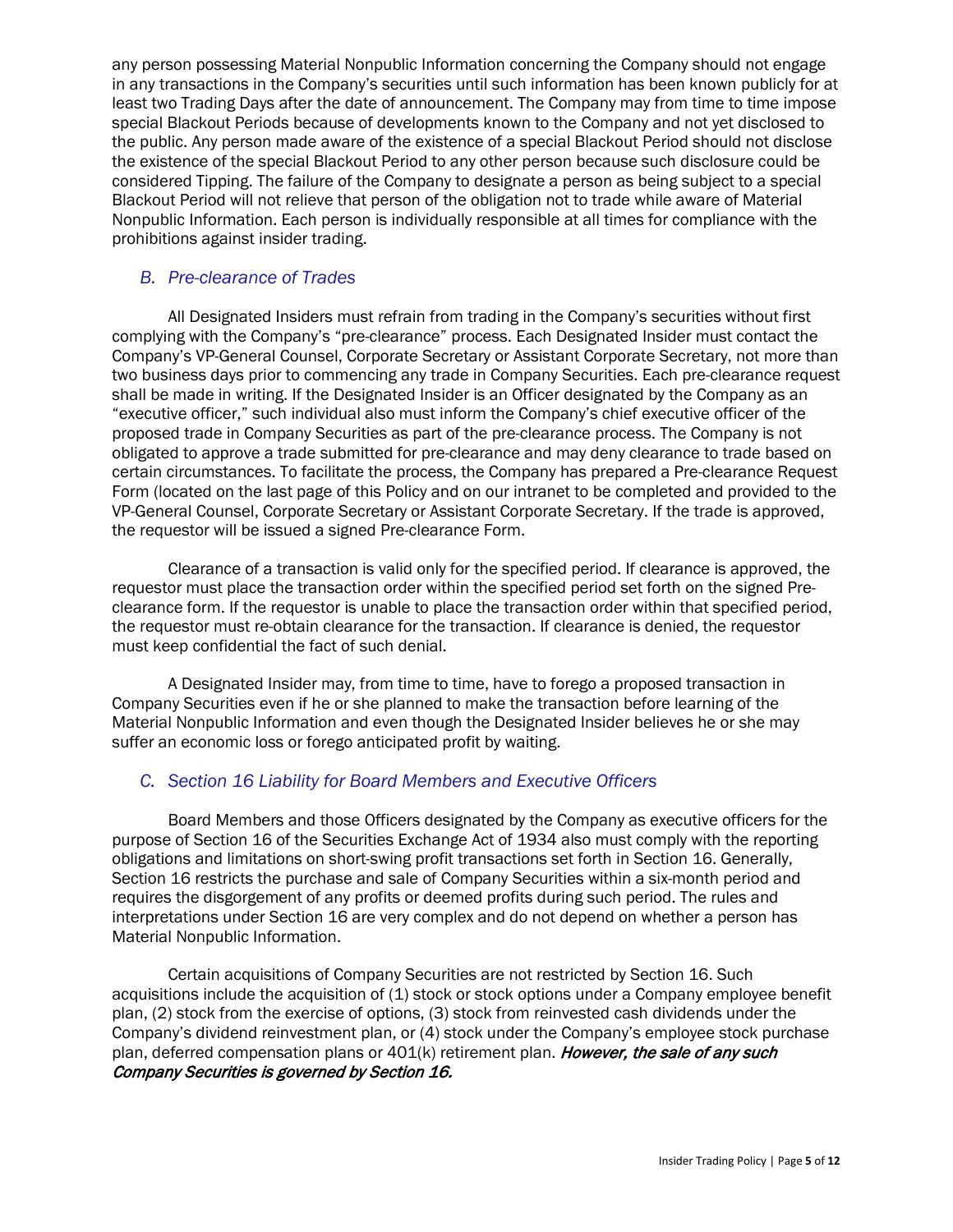Because the rules are so complex and the potential consequences so severe, Board Members and executive officers are encouraged to seek the advice of the VP-General Counsel, Corporate Secretary, or Assistant Corporate Secretary with respect to the implications of Section 16 in advance of any transactions. In addition to pre-clearing any trade involving Company Securities, Board Members and executive officers must immediately notify the VP-General Counsel, Corporate Secretary, or Assistant Corporate Secretary when any such trade has been completed.

# **VII. Exceptions to Certain Provisions of this Policy**

## *A. Transactions Pursuant to a Pre-Arranged Trading Plan under SEC Rule 10b5-1*

Any Board Member or employee who wishes to implement a pre-arranged trading plan under SEC Rule 10b5-1 must first pre-clear the plan with the VP-General Counsel, Corporate Secretary or Assistant Corporate Secretary. The following requirements / restrictions / limitations are applicable to all pre-arranged trading plans entered into by any Board Member or employee subsequent to March 31, 2014:

- An individual may enter into a pre-arranged trading plan only when he or she is not in possession of Material Nonpublic Information.
- An individual may not enter into a pre-arranged trading plan during a Blackout Period.
- The first trade pursuant to a pre-cleared, pre-arranged trading plan may not be executed until 90 days has elapsed after entry into the plan.
- An individual may not terminate or otherwise modify a pre-arranged trading plan during a Blackout Period.
- In addition to the termination restriction in the previous item, an individual may not terminate a pre-arranged trading plan unless he or she is suffering a personal financial hardship (as determined by at least two of the following three individuals: chief executive officer, chief financial officer, and general counsel).
- If an individual has terminated a pre-arranged trading plan in accordance with this Insider Trading Policy, he or she may not enter into a subsequent pre-arranged trading plan until six months has elapsed following the termination of his or her previous pre-arranged trading plan.

Use of multiple pre-arranged trading plans covering overlapping investment periods by an individual will be monitored by the following three individuals: the chief executive officer, the chief financial officer, and the general counsel. Any two of such three individuals may determine, in their sole and absolute discretion, to restrict further or continued use of multiple pre-arranged trading plans by an individual. Transactions effected pursuant to a pre-cleared, pre-arranged trading plan will not require further pre-clearance at the time of the transaction(s); however, Board Members and executive officers must immediately notify the VP-General Counsel, Corporate Secretary or Assistant Corporate Secretary when any such transaction has been completed for Section 16 reporting purposes.

## *B. Employee Stock Purchase Plan*

This Policy does not apply to purchases of Company Securities in the Company's Employee Stock Purchase Plan ("*ESPP*") resulting from periodic contributions of money to the plan pursuant to the elections made at the time of enrollment in the ESPP. This Policy also does not apply to purchases of Company Securities resulting from lump sum contributions to the ESPP, provided that the participant elected to participate by lump-sum payment at the beginning of the applicable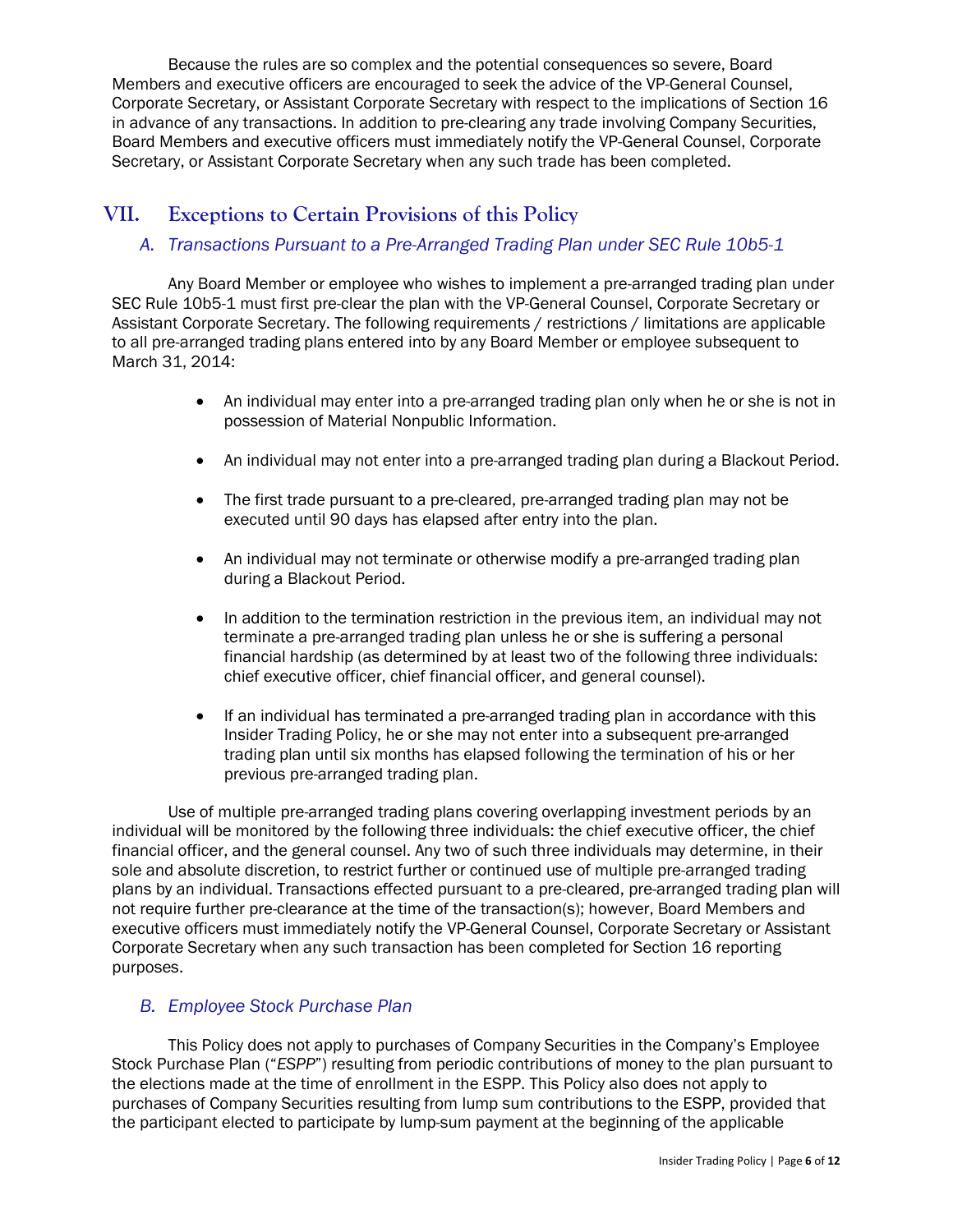enrollment period. However, this Policy does apply to a participant's election to participate, cease participation or otherwise alter his or her participation in the ESPP, and to a participant's sales of Company Securities purchased pursuant to the ESPP.

## *C. Dividend Reinvestment Plan*

This Policy does not apply to purchases of Company Securities under the Company's Dividend Reinvestment and Direct Stock Purchase Plan ("*DRIP*") resulting from reinvestment of dividends paid on Company Securities. This Policy does apply, however, to voluntary purchases of Company Securities that result from additional contributions a participant chooses to make to the DRIP, and to a participant's election to participate, cease participation or otherwise alter his or her participation in the DRIP. This Policy also applies to a participant's sale of any Company Securities purchased pursuant to the DRIP.

## *D. Board Member and Officer Deferred Compensation Plans*

This Policy does not apply to purchases of Company stock under the Company's deferred compensation plans for Board Members and Officers resulting from periodic contributions of money to the plans pursuant to the elections made during the open enrollment windows of the plans or resulting from reinvestment of dividends paid on Company Securities. However, this Policy does apply to certain elections that may be made under the deferred plans, including (a) a participant's election to participate or cease participation in the deferred plan (if such participation involves the Company stock fund), (b) an election to increase or decrease the percentage of periodic contributions that will be allocated to the Company stock fund, and (c) an election to make an intraplan transfer of an existing account balance into or out of the Company stock fund.

## *E. Stock Options Exercises*

For purposes of this Policy, the Company considers that the exercise of stock options for cash under a Company stock option plan to be exempt from this Policy. This Policy does apply, however, to any sale of stock as part of a broker-assisted "cashless" exercise of an option, any market sale for the purpose of generating the cash needed to pay the exercise price of an option or any subsequent sale of stock acquired upon exercise of stock options.

## *F. 401(k) Plan*

This Policy does not apply to purchases of Company stock, if available as an investment option, in the Company's 401(k) plan resulting from periodic contributions of money to the plan pursuant to payroll deduction elections. This Policy does apply, however, to certain elections that may be made under the 401(k) plan, including (a) an election to increase or decrease the percentage of periodic contributions that will be allocated to the Company stock fund, (b) an election to make an intra-plan transfer of an existing account balance into or out of the Company stock fund, (c) an election to borrow money against a 401(k) plan account if the loan will result in a liquidation of some or all of a participant's Company stock fund balance, and (d) an election to pre-pay a plan loan if the pre-payment will result in allocation of loan proceeds to the Company stock fund.

# **VIII. Limited and Prohibited Activities**

## *A. Publicly Traded Options*

Board Members and employees are prohibited from entering into transactions in Company Securities involving puts, calls or other derivative securities on an exchange or in any other organized market. A transaction in options is, in effect, a bet on the short-term movement of Company Securities and therefore creates the appearance that the Board Member or employee is trading based on Material Nonpublic Information. Transactions in options also may focus the Board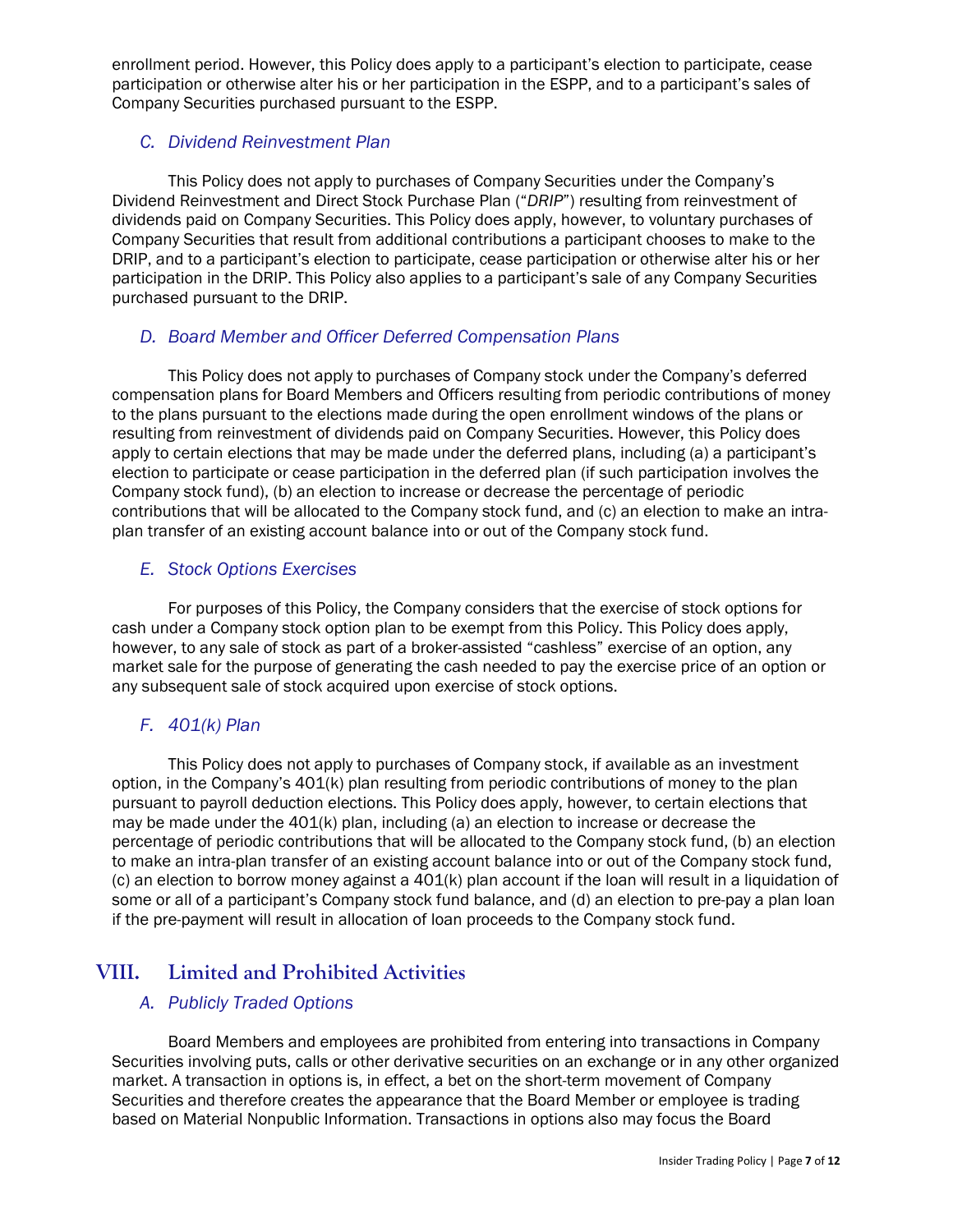Member's or employee's attention on short-term performance at the expense of the Company's longterm objectives. Option positions arising from certain types of hedging transactions are governed by the section below captioned "Hedging or Monetization Transactions."

## *B. Hedging or Monetization Transactions*

Board Members and employees are prohibited from entering into hedging, monetization transaction or similar arrangements involving Company Securities, such as zero-cost collars and forward sale contracts. These hedging and monetization transactions allow an owner of securities to lock in much of the value of his or her stock holdings, often in exchange for all or part of the potential for upside appreciation in the stock. These transactions allow the owner to continue to own the covered securities, but without the full risks and rewards of ownership. When that occurs, the interests of the owners and the interests of the Company and its shareholders may be misaligned and may signal a message to the trading market that may not be in the best interests of the Company and its shareholders at the time it is conveyed.

## *C. Margin Accounts and Pledges*

Board Members and employees are prohibited from pledging Company Securities as collateral for a loan, unless pre-cleared by the VP-General Counsel. Securities held in a margin account may be sold by the broker without the customer's consent if the customer fails to meet a margin call. Similarly, securities pledged (or hypothecated) as collateral for a loan may be sold in foreclosure if the borrower defaults on the loan. A margin sale or foreclosure sale may occur at a time when the pledgor is aware of Material Nonpublic Information or otherwise is not permitted to trade in Company Securities pursuant to a Blackout Period restriction. Any Board Member or employee preparing to pledge Company Securities must clearly demonstrate the financial capacity to repay the loan without resort to the pledged securities. Any person proposing to pledge Company Securities as collateral for a loan must submit a request for approval to the VP-General Counsel at least two weeks prior to the proposed execution of documents evidencing the proposed pledge.

## *D. Post-Termination Transactions*

This Policy continues to apply to transactions in Company Securities even after a Board Member or employee has resigned or terminated employment. If the person who resigns or separates from the Company is in possession of Material Nonpublic Information at that time, he or she may not trade in Company Securities until that information has become public or is no longer material.

## *E. Communications with the Public*

The Company is subject to the SEC's Regulation FD and must avoid selective disclosure of Material Nonpublic Information. The Company has established procedures for releasing material information in a manner that is designed to achieve broad public dissemination of the information immediately upon its release. Pursuant to Company policy, including, without limitation, the Company's Disclosure and Guidance Policy, only the persons who have been expressly authorized to engage in communications with the public may disclose information to the public regarding the Company and its business activities and financial affairs. The public includes, without limitation, research analysts, portfolio managers, financial and business reporters, news media and investors. Employees who inadvertently disclose any Material Nonpublic Information must immediately advise the VP-General Counsel so the Company can assess its obligations under Regulation FD and other applicable securities laws. For further details concerning this summary of the Company's policy concerning communications with the public, please refer to the Company's Disclosure and Guidance Policy, which governs such communications.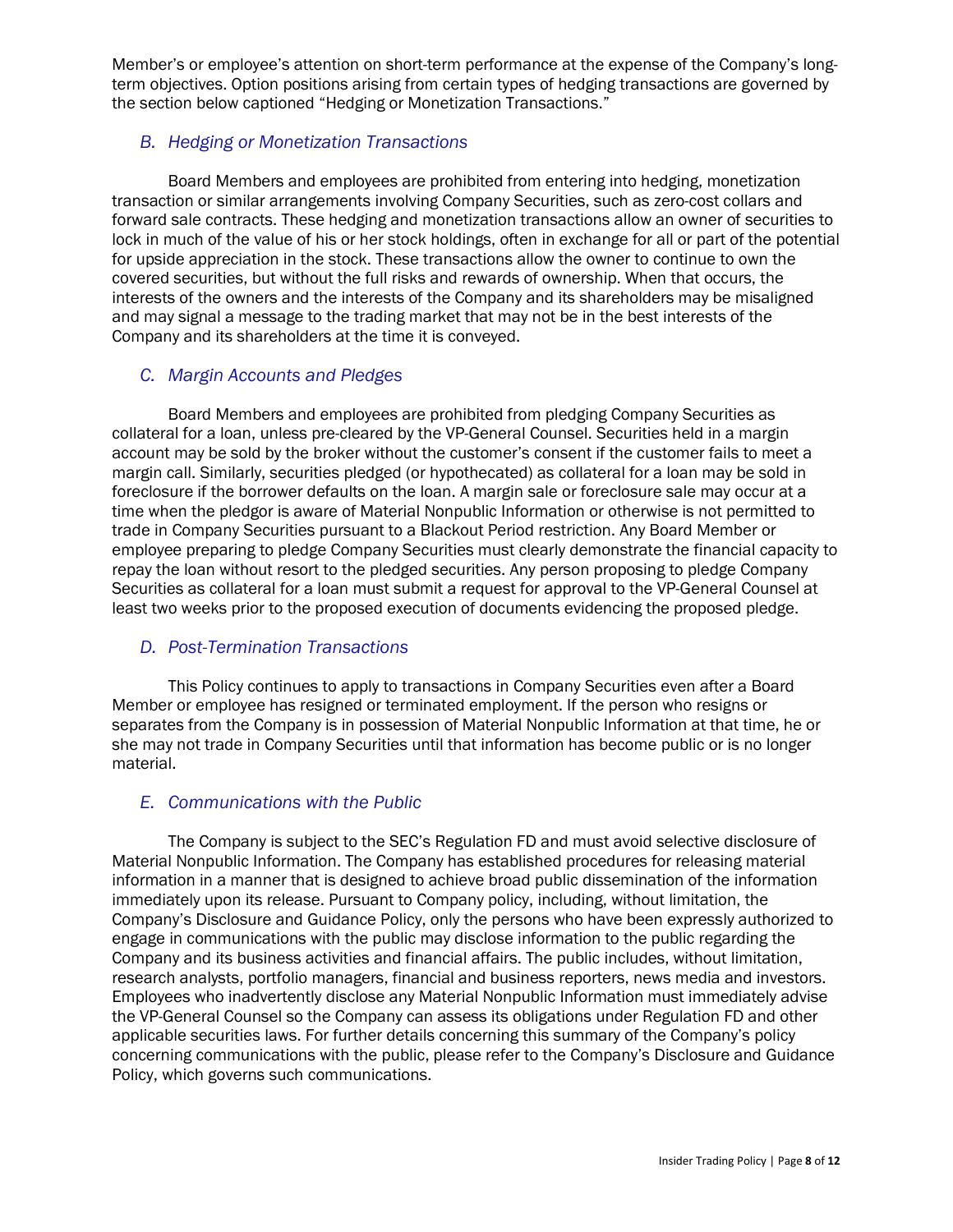# **IX. Individual Responsibility.**

Every Board Member and employee has the individual responsibility to comply with this Policy against insider trading, regardless of whether a transaction is executed outside a Blackout Period or is pre-cleared by the Company.

## **X. Corporate Policy Provisions**

- A. Nothing in this policy is intended to limit an employee's rights under the National Labor Relations Act (NLRA).
- B. If any of the provisions of this policy conflict with federal or state law, the provisions of the federal or state law prevail.
- C. If any of the provisions of this policy conflict with those of a collective bargaining agreement (CBA) for covered employees, the provisions of the CBA will prevail.
- D. All employees are expected to comply with this policy. Failure to do so may result in disciplinary action up to and including termination of employment.
- E. The existence of this policy does not create a contract or vested right of employment implied or otherwise. NorthWestern Energy is an at-will employer in South Dakota, Nebraska, and Wyoming.
- F. NorthWestern Energy reserves the right to amend, terminate, or otherwise modify this Policy at any time. The effect of any amendment or modification, however, will be prospective, not retroactive.

## **XI. Additional Resources**

#### *Disclosure and Guidance Policy*

The Disclosure and Guidance Policy, accessible from iConnect under the "Policies" heading, provides more detailed information on the Company's procedures for disseminating material information to the public.

## *Laws Governing Insider Trading*

Laws and regulations applicable to insider trading include: The Securities Act of 1933; The Securities Exchange Act of 1934; The Insider Trading and Securities Fraud Enforcement Act; Regulation FD (Fair Disclosure); and The Sarbanes-Oxley Act of 2002. Additionally, the Company must comply with various state regulations and the rules of the Nasdaq Stock Market.

#### *Inquiries*

Employees who want to trade Company Securities and are not sure if they possess Material Nonpublic Information should contact the Company's VP-General Counsel, Corporate Secretary or Assistant Corporate Secretary.

Please direct questions as to any of the matters discussed in this Policy to the Company's VP-General Counsel, Corporate Secretary or Assistant Corporate Secretary.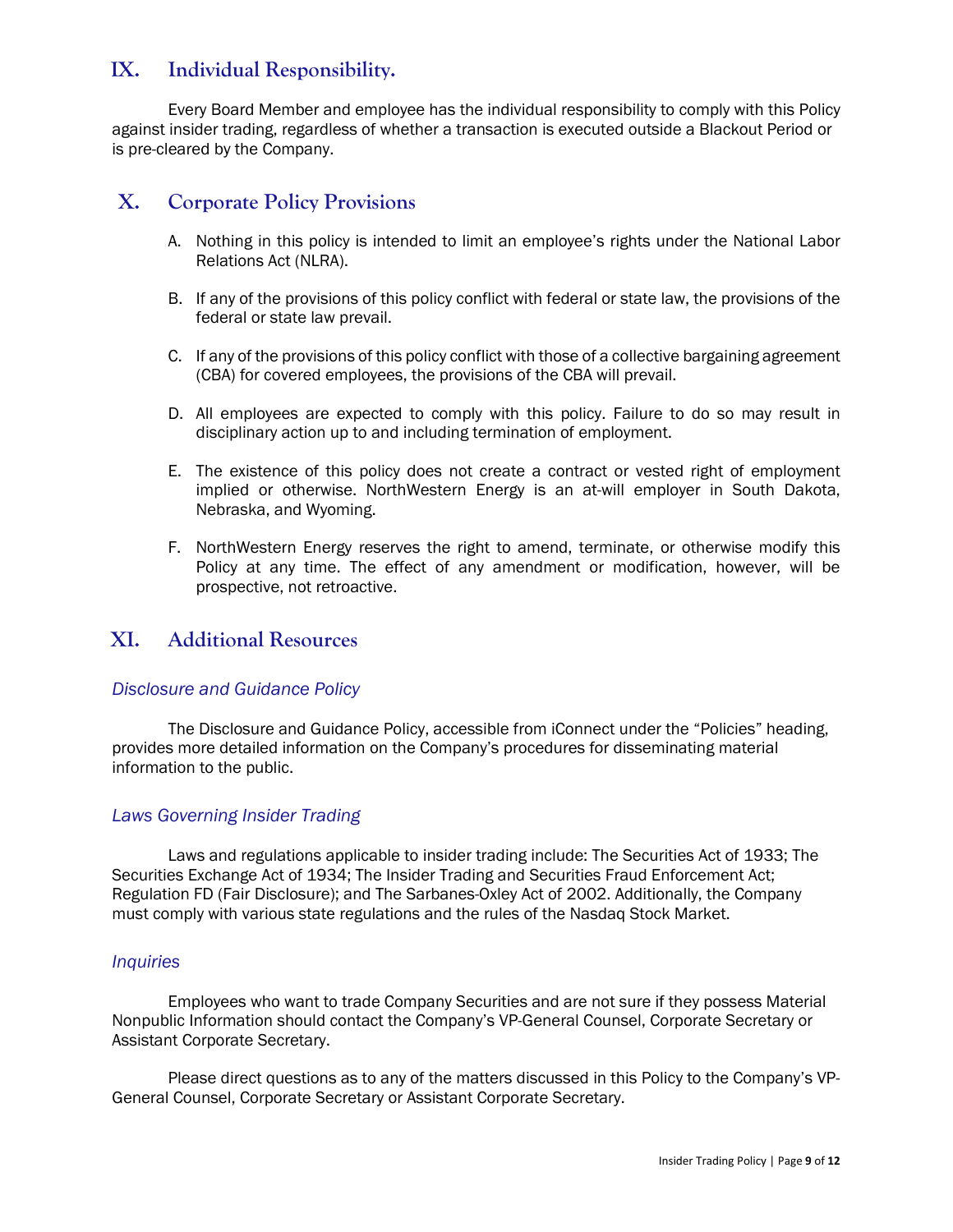*This Policy supersedes any previous policy of the Company concerning stock trading. In the event of any conflict or inconsistency between this Policy and any other materials previously distributed by the Company, this Policy shall govern.*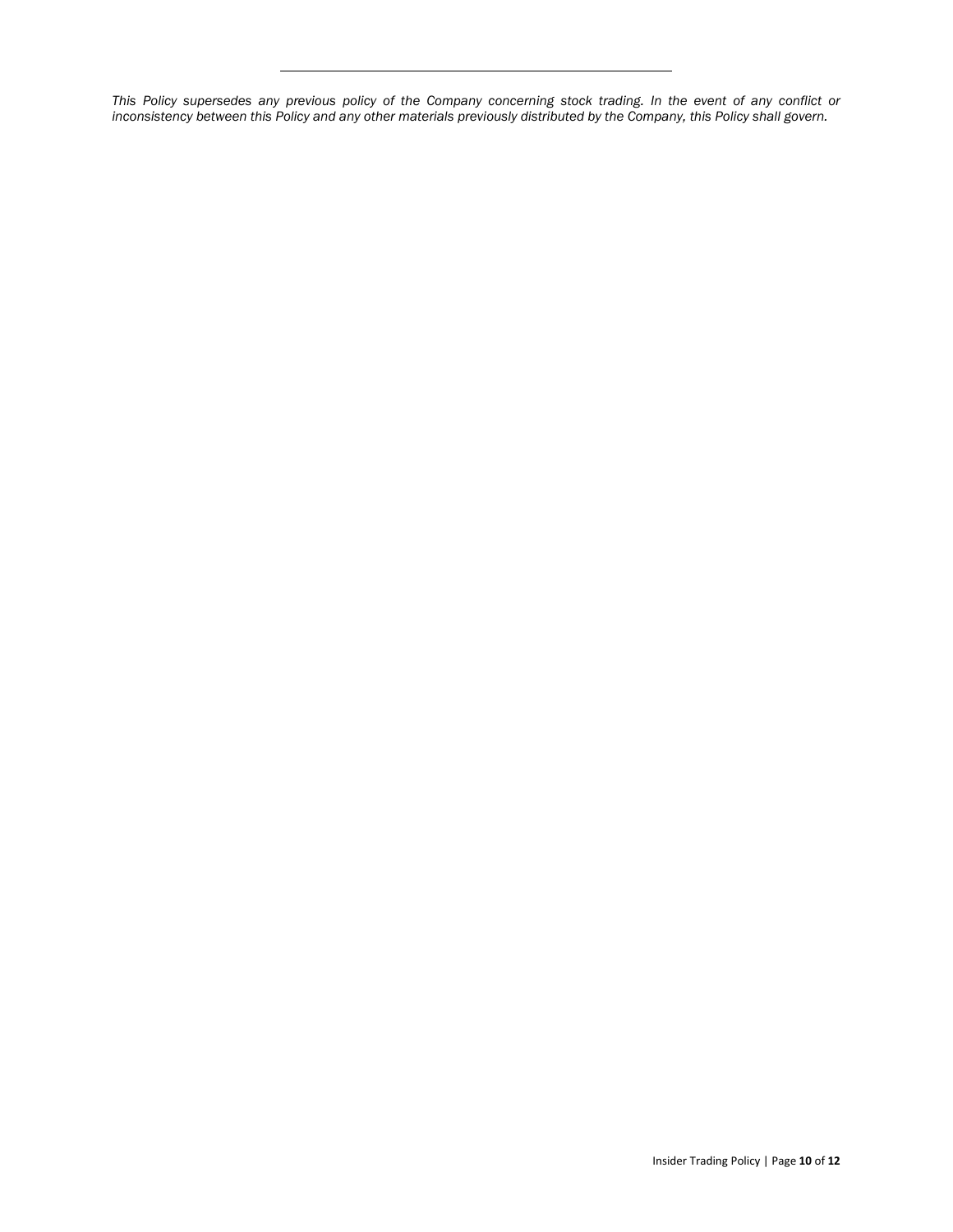## NORTHWESTERN CORPORATION INSIDER TRADING PRE-CLEARANCE REQUEST FORM

To: *Corporate Secretary or Assistant Corporate Secretary* Date:

*(Not more than 2 days prior to intended trade date)*

This is to advise you that I intend to execute a transaction in NorthWestern Corporation (the "*Company*") securities on or about \_\_\_\_\_\_\_\_\_\_\_\_\_\_\_\_\_\_\_ [date] and hereby request that the Company pre-clear the transaction as required by the Company's Insider Trading Policy (the "*Policy*").

The general nature of the transaction is as follows:

□ Purchase or sell shares of Company stock in the open market

- Employee Stock Purchase Plan (enroll, make investment change or discontinue participation)
- Dividend Reinvestment and Direct Stock Purchase Plan (enroll, make investment change or discontinue participation)
- $\Box$  Transfer shares of Company stock to another person (includes family members)
- $\Box$  Other [explain] \_\_\_\_\_\_

I have read and understand the Policy and certify that the above proposed transaction will not violate the Policy.

I certify that I am not in possession of Material Nonpublic Information about the Company and will not enter into the transaction if I come into possession of Material Nonpublic Information about the Company between the date hereof and the proposed execution date.

I agree to advise the Company promptly if, as a result of future developments, any of the foregoing information becomes inaccurate or incomplete in any respect. I understand that the Company may require additional information about the transaction, and agree to provide such information upon request.

| Print Name:                                             | Signed: |
|---------------------------------------------------------|---------|
| Approved By:                                            |         |
| Timothy P. Olson<br><b>Corporate Secretary</b>          | Date:   |
| or                                                      | Date:   |
| Emily L. Folsom<br><b>Assistant Corporate Secretary</b> |         |

Insider Trading Policy | Revision 8 | Page **11** of **12**